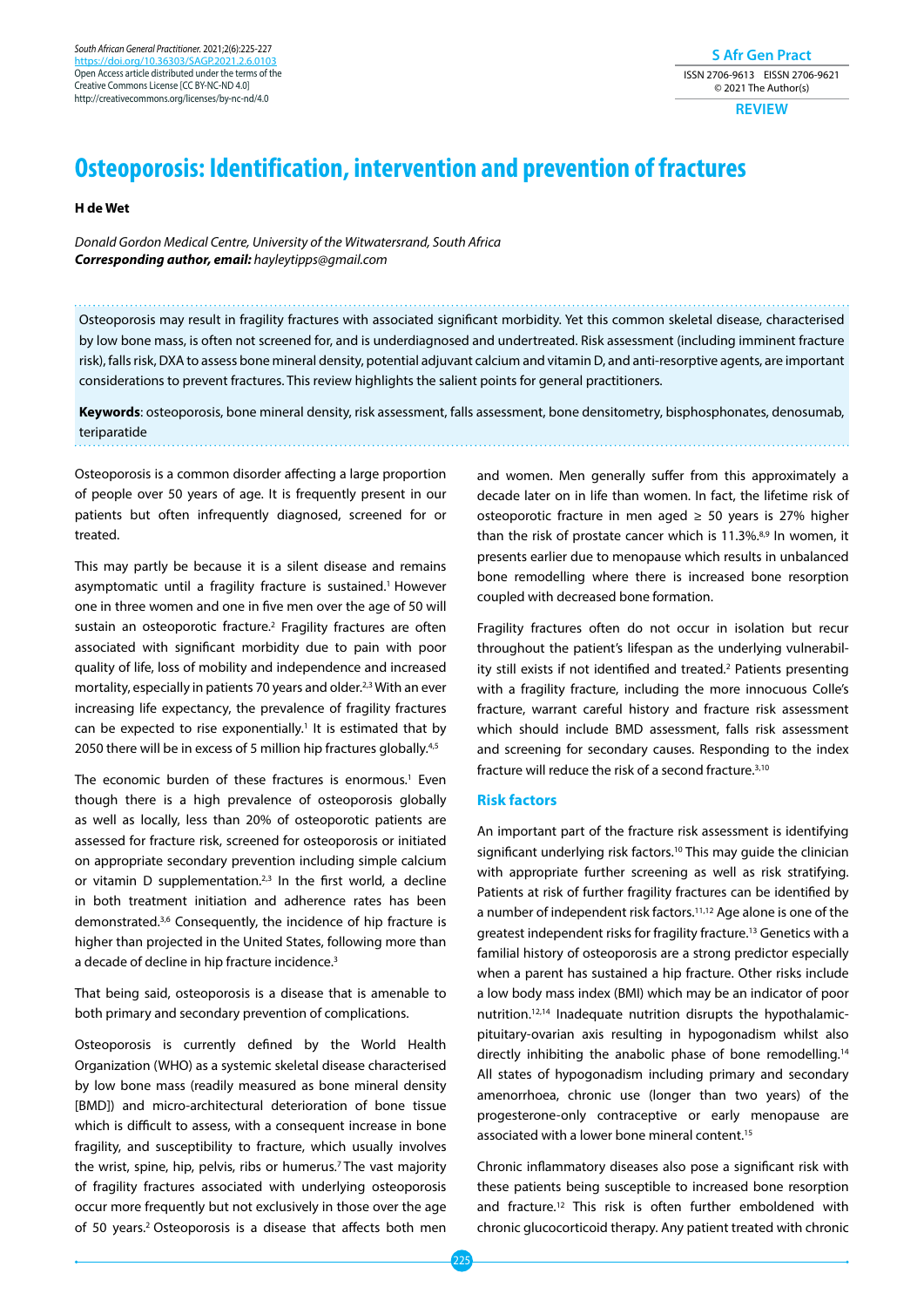glucocorticoids requires active bone health surveillance with lower treatment thresholds than their counterpart standard postmenopausal osteoporosis patients.2 Glucocorticoid-induced osteoporosis carries a higher risk of fracture for the same BMD T-scores. Cancer patients treated with aromatase inhibitors are another group of vulnerable patients.<sup>2</sup> These patients should be proactively managed with anti-resorptive agents.2

Lifestyle, as with most diseases, plays an important role. Clinicians should not neglect to educate, counsel and motivate patients with regards to poor lifestyle habits associated with increased risk, such as smoking, excessive alcohol intake and lack of regular weight-bearing exercise.<sup>12</sup> Poor lifestyle creates what could be referred to as an "unhealthy bone environment", inhibiting healthy balanced bone metabolism and remodelling predisposing to fracture.12 If cognisant of this bone environment including good nutrition, both primary and secondary prevention can be practised.<sup>14</sup> Adolescent patients are a target group for primary prevention. It is during this phase of life when the most bone mineral content is gained. Ensuring adequate exercise and nutrition in adolescence whilst avoiding bone harmful drugs enables individuals to attain their full skeletal potential which is carried with them throughout adulthood.14 Up to 60% of the risk of developing future osteoporosis can be explained by the amount of bone mineral content accrued by early adulthood.<sup>16</sup>

## **Imminent fracture risk**

Previous fracture is one of the strongest risk factors for future fracture.13 The associated risk is highest in the first 6 to 24 months following the fracture.13 The risk of re-fracture has also been shown to also increase by 5% for each year of age.13 This, coupled with other risk factors such as falls risk, comorbidities and often other markers of frailty, pose an imminent fracture risk.

Imminent fracture risk refers to the increased risk of a fragility fracture in the near future.6,13 This provides an important window of opportunity for immediate intervention without delay in secondary prevention.<sup>17,18</sup> Often these patients are stratified as very high risk and may warrant anabolic therapy.19 The very elderly frail patients should not be denied treatment due to their advanced age as they carry the highest imminent fracture risk.13,18

#### **Falls risk**

Falls risk is another very important often neglected fracture risk.13 Falls cannot be ignored and usually occur due to certain mechanisms or physical failures. All patients falling should be assessed for falls risk, especially those with a history of falling.<sup>4,6,20</sup> This would include considering possible underlying causes of poor balance, screening for poor eyesight, inappropriate use of multifocals, possible peripheral neuropathy,  $B_{12}$  deficiency or the use of sedatives.<sup>2</sup> Most falls risks are amenable to simple yet effective interventions. Falls interventions should also include supervised balance and strength training as well as an assessment of the living environment for safety modification by the occupational therapists where possible.<sup>2</sup> Falls interventions may appear mundane, however, they have been proven to have a high efficacy in fracture risk reduction and can be practised in a budget-constrained health environment.<sup>2</sup>

#### **Screening and assessment**

The use of DXA in assessing BMD and fractures risk is well established and is the most commonly used means of screening for BMD. There is a strong predictive relationship between low T-scores and fracture risk confirming its use as a screening tool, however, it must be noted that not all fractures occur within an osteoporotic range of T-scores.7 The use of trabecular bone score (TBS) software available for DXA scanning is available and adds further information regarding bone quality. This can be useful especially where there are factors confounding the DXA BMD T-scores. NOFSA have published guidelines for the appropriate use of DXA.7

The FRAX® tool is useful in calculating fracture risk.13,21 This tool can be used where DXA is not always available or where DXA T-scores are not yet within the osteoporotic range but fracture risk is suspected to be high. The FRAX® tool is also used for risk stratification to guide management. This is done through treatment thresholds indicating a need for treatment as well as higher thresholds identifying very high risk patients.

The FRAX<sup>®</sup> tool now offers an algorithm specific to the demographics of South Africa, dependent on the patient's ethnicity. This allows for access to more accurate and relative risk assessments in the local setting. The tool is free to access and is relatively quick and simple to use; its use should be encouraged by all clinicians. It should be remembered that the FRAX® calculated risk increases as the patient ages and so should be recalculated as time passes.13,22

## **Risk stratifying**

Patients that have been assessed for fracture risk and assessed can be further risk stratified according to identified risks, BMD and previous fracture. They may be classified as either low, high risk or very high risk.<sup>23,24</sup> This stratification aids in management decisions with international treatment guidelines trending towards algorithms dependent on these stratifications. Risk stratification can be classified as the following based on these criteria:

Very high fracture risk defined in the patient who has one or more of the following:

- Fracture in the past 12 months
- Multiple fragility fractures
- Fracture whilst on osteoporosis treatment
- Very low T-score < -3.0
- Fracture in a patient exposed to bone toxic therapy, i.e. glucocorticoids
- FRAX® scores of > 30% for a major osteoporotic fracture and > 4.5% for a hip fracture

High fracture risk in the post-menopausal woman with any of the following criteria: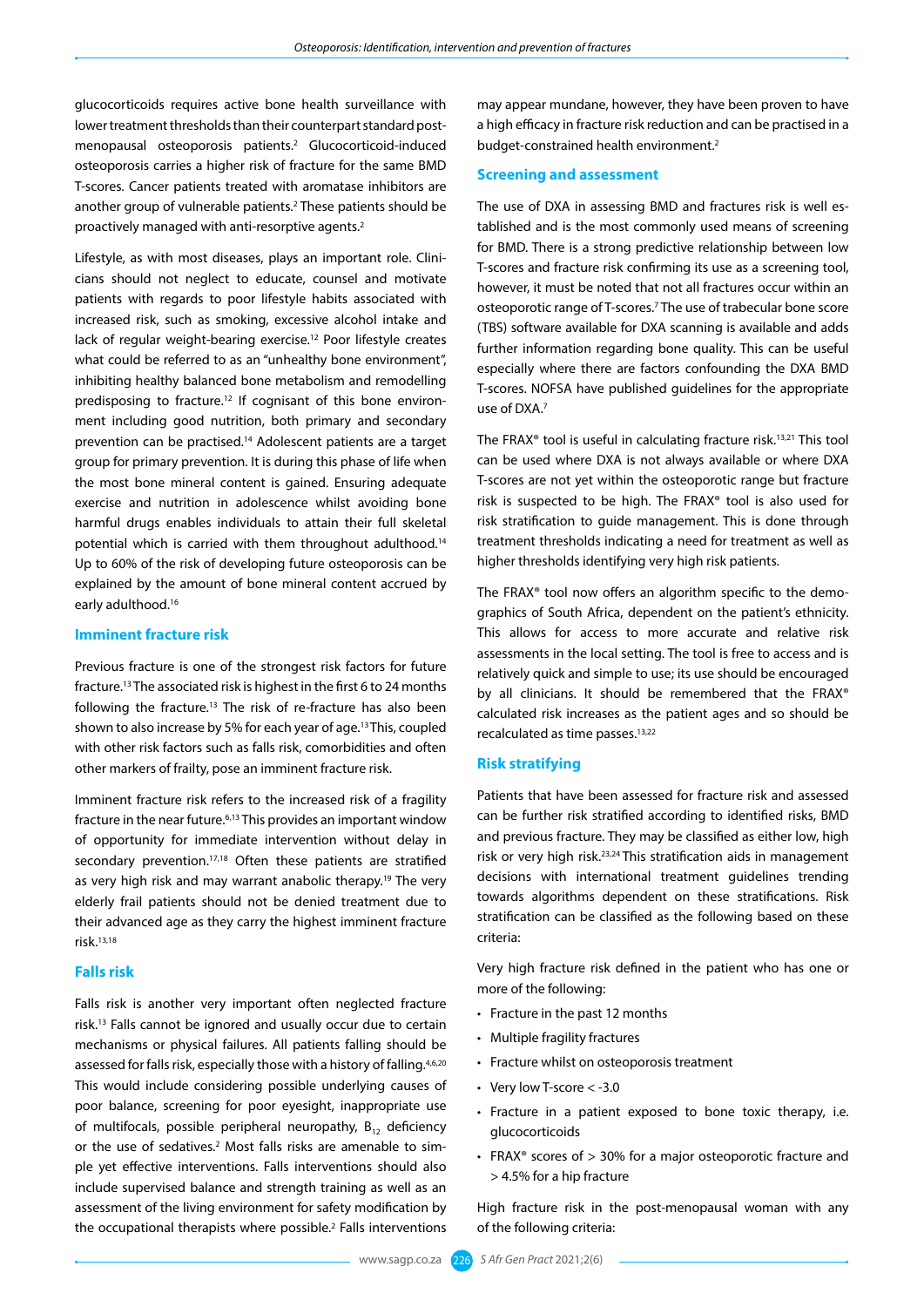- Prior fragility fracture
- T-score  $\leq$  -2.5
- T-score between -1.0 and -2.5 **and** FRAX® of ≥ 20% for a major osteoporotic fracture or ≥ 3.0% for a hip fracture

Low fracture risk as defined when **all** of the following are true to the patient:

- Age post-menopausal
- No prior fragility fractures
- $\cdot$  T-score  $>$  -1.0
- FRAX® scores of < 20% for a major osteoporotic fracture and < 3% for a hip fracture

### **Treatment**

It is suggested that calcium and vitamin D be used as adjunct therapy in post-menopausal women at high fracture risk.25 The benefits of routine calcium supplementation can be a contentious issue. However importantly, most of the major osteoporotic drug trials proving antifracture efficacy of a drug include the adjunct use of calcium where dietary intake was insufficient and vitamin D supplementation where it was found to be insufficient or deficient.25 Dosages as recommended by NOFSA; 1 000 mg of calcium daily, including dietary contributions, and vitamin D up to 800 iu where deficient.7,25 There is no evidence to support routine supplementation of vitamin D where levels are already within the sufficient range.

Treatment decisions should be based on the fracture risk of the patient determining appropriate treatment initiation.23,24 Patients with high fracture risk should be commenced on anti-resorptive therapy as first line.7,23-25 These drugs include alendronate, risedronate, zoledronic acid and denosumab. Bisphosphonates are most widely used and have the benefit of long-lasting effects in the bone known as "the legacy effect".<sup>16,25-27</sup> This benefit provides for delays and breaks in therapy termed "drug holidays". Drug holidays allow one to negate many of the feared longterm side-effects, such as atypical femur fractures (AFF) and osteonecrosis of the jaw (ONJ).<sup>7,25</sup> However, in patients found to still be at high risk (total hip T-score persisting ≤ -2.5), "drug holidays" are NOT routinely recommended, as treatment benefits still far outweigh the associated possible risks.<sup>5</sup> It was shown that for 1 000 women treated with bisphosphonates for three years, approximately 100 new fragility fractures, including hip fractures, could be prevented at the expense of only 0.08 AFF events.25 The decision to implement a drug holiday needs to be individualised and the patient counselled regarding the benefits of treatment continuation vs cessation. Patients on a "drug holiday" should be reassessed every two to four years.25

There is no preference in agent or route of administration of the bisphosphonates.25 Denosumab is an alternative therapy to bisphosphonates now registered and available in South Africa, it is administered as a six-monthly subcutaneous injection. It is especially useful for patients with chronic kidney disease with  $eGFR \leq 35$  ml/min/1.73 m<sup>2</sup> and cancer-associated osteoporosis.<sup>6,25</sup>

Anabolic agents are reserved for patients falling within the very high risk category.<sup>23,24</sup> These drugs increase BMD by increasing bone formation as well as addressing bone quality.<sup>25</sup> In South Africa, we are limited to teriparatide. The anabolic effects are due to the nature in which it is given as pulsed daily doses and limited to an anabolic window.7,25 The use of teriparatide is limited to one 18–24 month course per lifetime and so should not be used prior to the patient falling into the very high risk group. $7,25$  The antifracture effects of teriparatide are realised faster than those of the anti-resorptive agents and so may be a treatment option for those at high imminent fracture risk.<sup>7</sup>

#### **How long to treat?**

The current international guidelines follow a "treat to target" approach. This approach advocates regular review with a view to stopping or pausing therapy when the fracture risk is no longer high, defined as DXA T-score of  $>$  -2.5 at the hip.<sup>7,25</sup> This allows for the implementation of "drug holidays" but may require a change in therapy when the desired results are not being met.Following the treat-to-target approach allows for better balance between potential treatment benefits and risks.7,25

Most importantly, as clinicians facing a growing ageing population, we cannot fail our patients in denying them independence and quality of life as they age. We need to be vigilant in screening and diagnosing osteoporosis and recognising the significance of fragility fractures with an ability to intervene or refer to our colleagues.

#### **References**

- 1. Curtis J, Cai Q, Wade S, et al. Osteoporosis medication adherence: physician perceptions vs. patients' utilization. Bone. 2013;55:1-6. [https://doi.org/10.10](https://doi.org/10.1016/j.bone.2013.03.003) [16/j.bone.2013.03.003](https://doi.org/10.1016/j.bone.2013.03.003).
- 2. International Osteoporosis Foundation. International fracture liaison service toolkit [Internet] 2014. Available from: [https://www.osteoporosis.foundation/](https://www.osteoporosis.foundation/sites/iofbonehealth/files/2021-01/2014-IOF-CTF-FLS_toolkit_EN_WEB.pdf. ) [sites/iofbonehealth/files/2021-01/2014-IOF-CTF-FLS\\_toolkit\\_EN\\_WEB.pdf.](https://www.osteoporosis.foundation/sites/iofbonehealth/files/2021-01/2014-IOF-CTF-FLS_toolkit_EN_WEB.pdf. ) Accessed 29 Aug 2019.
- 3. Kanis JA, Cooper C, Rizzoli R, Reginster JR; on behalf of the Scientific Advisory Board of the European Society for Clinical and Economic Aspects of Osteoporosis (ESCEO) and the Committees of Scientific Advisors and National Societies of the International Osteoporosis Foundation (IOF). European guidance for the diagnosis and management of osteoporosis in postmenopausal women. Osteoporos Int. 2019;30:3-44. [https://doi.org/10.1007/s00](https://doi.org/10.1007/s00198-018-4704-5) [198-018-4704-5](https://doi.org/10.1007/s00198-018-4704-5).
- 4. Kannus P, Parkkari J, Sievӓnen H, et al. Epidemiology of hip fractures. Bone. 1996;18(1 Suppl 1):S57-63. [https://doi.org/10.1016/8756-3282\(95\)0](https://doi.org/10.1016/8756-3282(95)00381-9) [0381-9](https://doi.org/10.1016/8756-3282(95)00381-9).
- 5. International fracture liaison service toolkit. Available from: [http://www.](http://www.capturethefracture.org) [capturethefracture.org.](http://www.capturethefracture.org)
- 6. Kim SC, Kim DH, Mogun H, et al. Impact of the U.S. Food and Drug Administration's safety-related announcements on the use of bisphosphonates after hip fracture. J Bone Miner Res. 2016;31(8):1536-40. [https://doi.org/10.1002/](https://doi.org/10.1002/jbmr.2832) ihmr.2832
- 7. Hough S, Amod A, Ascott-Evans BH, et al; for the National Osteoporosis Foundation of South Africa (NOFSA). South African clinical guideline for the diagnosis and management of osteoporosis: 2017. Available from: [http://www.](http://www.osteoporosis.org.za) [osteoporosis.org.za](http://www.osteoporosis.org.za).
- 8. Cooley H, Jones G. A population-based study of fracture incidence in southern Tasmania: lifetime fracture risk and evidence for geographic variations within the same country. Osteoporos Int. 2001;12(2):124-30. [https://doi.org/10.1007/](https://doi.org/10.1007/s001980170144) [s001980170144](https://doi.org/10.1007/s001980170144).
- 9. Merrill RM, Weed DL, Feuer EJ. The lifetime risk of developing prostate cancer in white and black men. Cancer Epidemiol Biomarkers Prev. 1997;6(10):763-8.